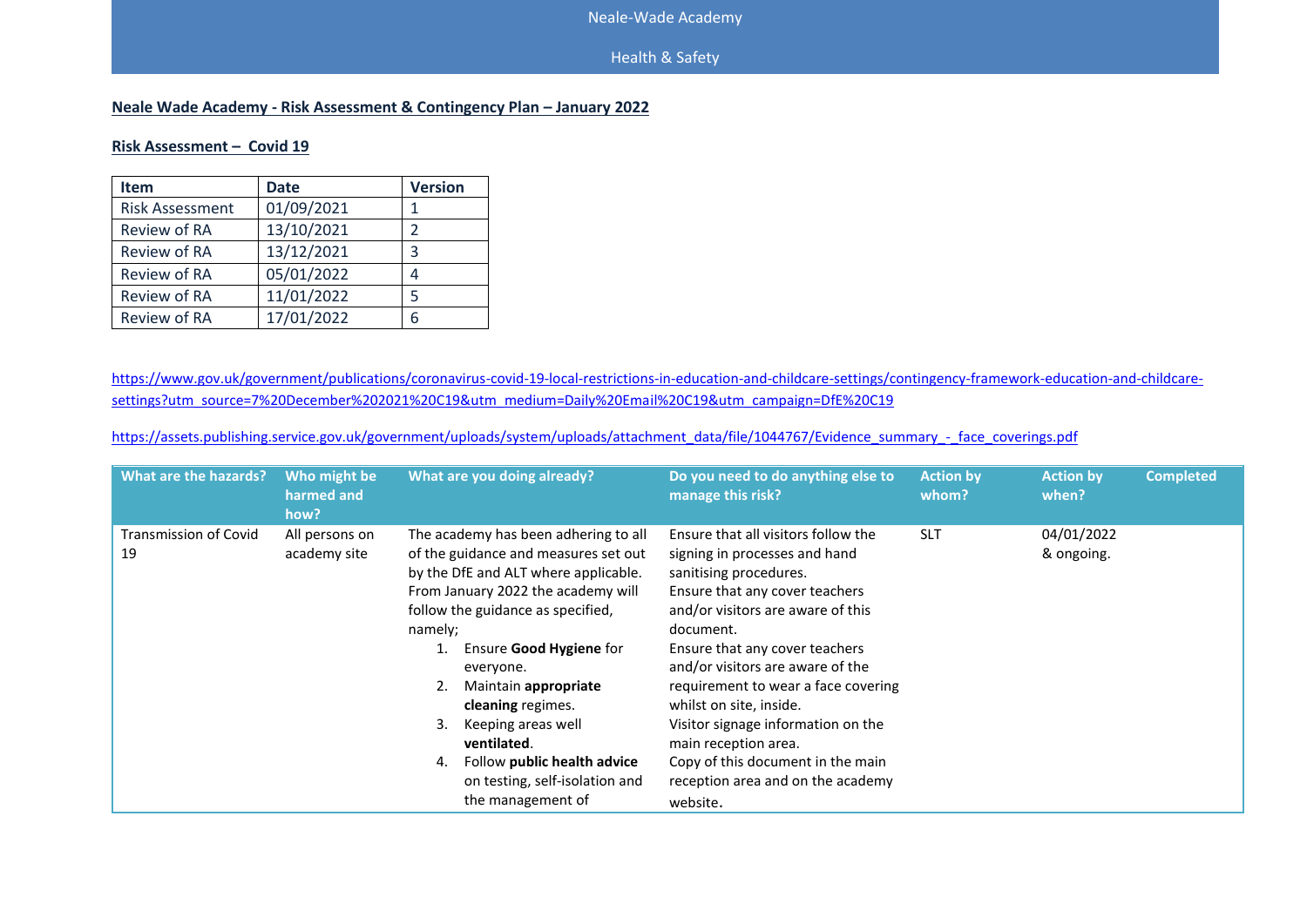|                                    |                                | confirmed positive case of<br>Covid 19.                                                                                                                                                                                                                                                                                                                                                                                             |                                                                                                                                                   |                           |                          |
|------------------------------------|--------------------------------|-------------------------------------------------------------------------------------------------------------------------------------------------------------------------------------------------------------------------------------------------------------------------------------------------------------------------------------------------------------------------------------------------------------------------------------|---------------------------------------------------------------------------------------------------------------------------------------------------|---------------------------|--------------------------|
| <b>Transmission of Covid</b><br>19 | All persons on<br>academy site | Good Hygiene - hand sanitiser<br>stations around the academy will<br>remain in place, with the same<br>checking/refilling as during the<br>previous guidance will occur.<br>Students to be reminded to utilise<br>the hand sanitiser stations as they<br>move around the academy.<br>Staff to be reminded of good<br>hygiene.                                                                                                       | Hand sanitiser stations to be<br>checked daily by the<br>Housekeeping Team.<br>Posters up to remind<br>staff/students to sanitise their<br>hands. | All staff                 | 04/01/2022<br>& ongoing. |
| <b>Transmission of Covid</b><br>19 | All persons on<br>academy site | Maintain appropriate cleaning<br>regimes.<br>Cleaning services to continue as per<br>previous academic year.                                                                                                                                                                                                                                                                                                                        | Site Manager to continue to<br>monitor cleaning regime.                                                                                           | Site Manager              | 04/01/2022<br>& ongoing. |
| <b>Transmission of Covid</b><br>19 | All persons on<br>academy site | Keep areas well ventilated.<br>Continue to open windows in all<br>occupied areas to allow for<br>ventilation.<br>Utilise the WindowMaster system<br>to maximise ventilation.<br>CO <sub>2</sub> monitors in use around the<br>academy in older areas of the<br>building without the Windowmaster<br>system.                                                                                                                         | Site Team to action for shared<br>spaces on a daily basis.<br>Staff to open windows when<br>entering a room.                                      | Site Manager<br>All staff | 04/01/2022<br>& ongoing. |
| <b>Transmission of Covid</b><br>19 | All persons on<br>academy site | Follow public health advice on<br>testing, self-isolation and the<br>management of confirmed positive<br>Covid 19 cases.<br>Take advice from DfE, PHE & CCC.<br>Face coverings expected to be worn<br>by staff, students, visitors and<br>contractors in communal spaces.<br>Students are expected to wear face<br>coverings in classrooms, teachers<br>don't need to wear face coverings<br>as they are at the front of the class. | Communicate any issues to SLT                                                                                                                     | <b>SLT</b>                | 04/01/2022<br>& ongoing. |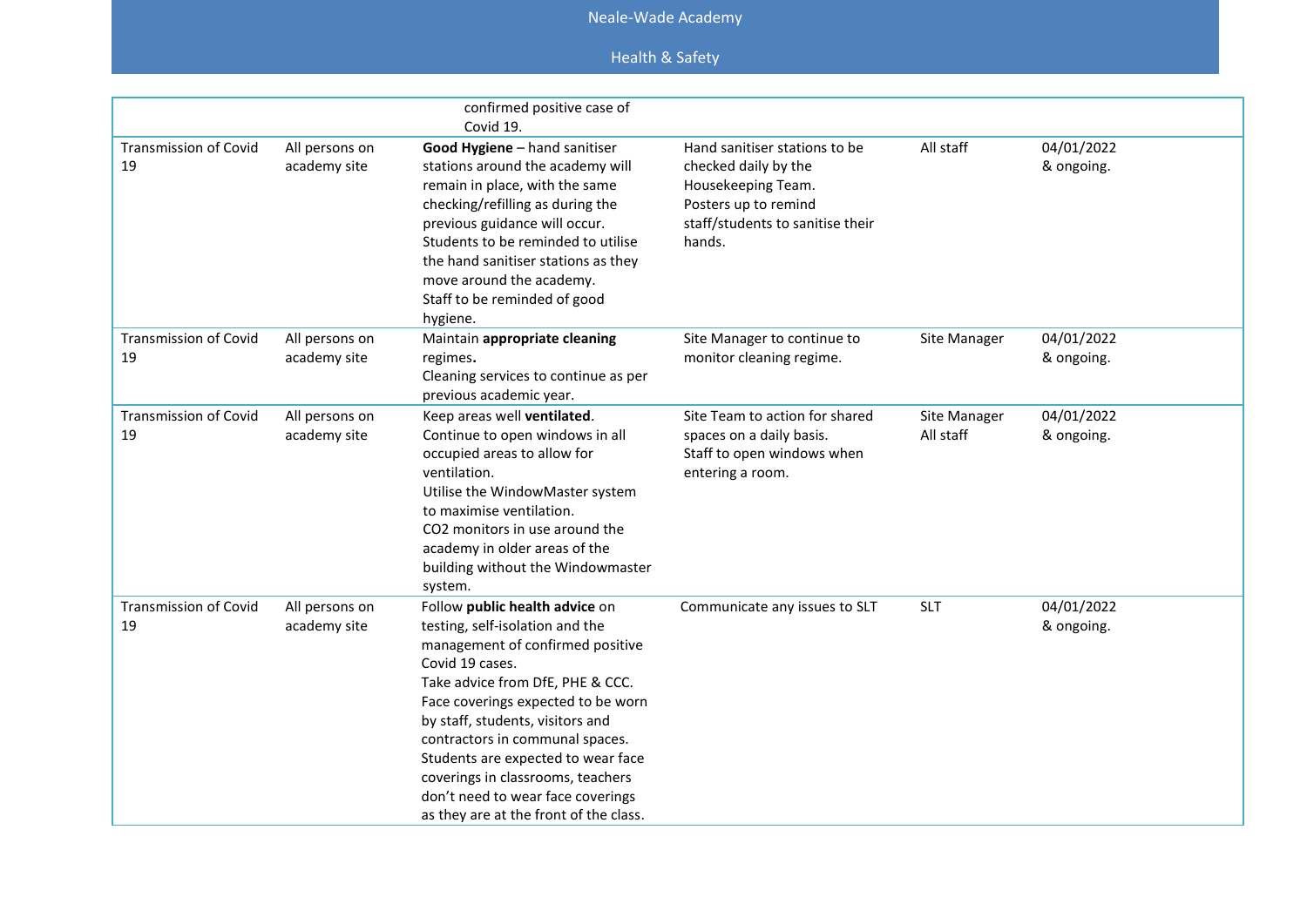|                                    |                                | Teachers can wear a face covering if<br>they wish.<br>Government to review this advice<br>no later than 26 January 2022.                                                                                                                                                                                                                                                                                                                                                                                                                                                                                                                                                                                                                                                                                                                                                                                   |                               |            |                          |
|------------------------------------|--------------------------------|------------------------------------------------------------------------------------------------------------------------------------------------------------------------------------------------------------------------------------------------------------------------------------------------------------------------------------------------------------------------------------------------------------------------------------------------------------------------------------------------------------------------------------------------------------------------------------------------------------------------------------------------------------------------------------------------------------------------------------------------------------------------------------------------------------------------------------------------------------------------------------------------------------|-------------------------------|------------|--------------------------|
| <b>Transmission of Covid</b><br>19 | All persons on<br>academy site | <b>Testing</b><br>Students and staff expected to<br>home test using LFD twice a week,<br>uploading the result to TestRegister.<br>The academy will follow the current<br>process for positive test result(s),<br>and follow national guidance.<br>Under 18's irrespective of<br>vaccination status and double<br>vaccinated staff will not need to<br>isolate if a close contact of a<br>positive case. Will be requested to<br>follow DfE/PHE/CCC guidance<br>posted at the time of test<br>notification.<br>Changes effected 11/01/2022:<br>Positive LFD Result Inform setting of<br>positive LFD.<br>Ensure child/young person isolates<br>immediately. There is no need to<br>take a confirmatory PCR test if LFD<br>test is positive. Parents/guardians<br>should report positive LFD test<br>result https://www.gov.uk/report-<br>covid19-result for contact tracing.<br>Changes effected 17/01/2022 | Communicate any issues to SLT | <b>SLT</b> | 17/01/2022<br>& ongoing. |
|                                    |                                | From 17 January 2022, a person<br>with COVID-19 (a case) may take an<br>LFD test on the fifth and sixth days<br>of their isolation period. If both<br>these LFD test results are negative,                                                                                                                                                                                                                                                                                                                                                                                                                                                                                                                                                                                                                                                                                                                 |                               |            |                          |
|                                    |                                | and they do not have a high<br>temperature, they will be able to<br>end their self-isolation after the                                                                                                                                                                                                                                                                                                                                                                                                                                                                                                                                                                                                                                                                                                                                                                                                     |                               |            |                          |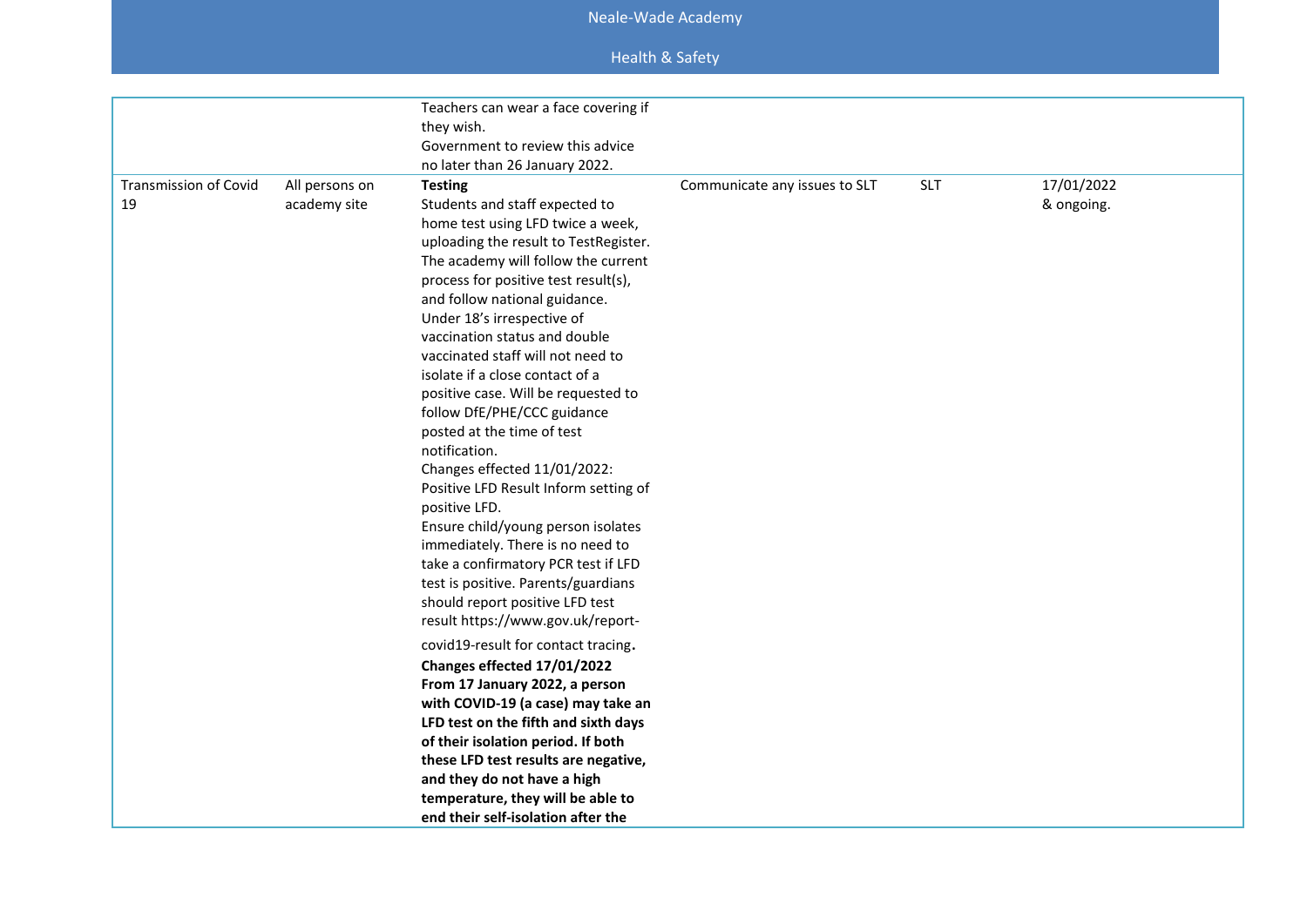|                                                                                                                                        |                                       | second negative test result. The<br>LFD tests must be taken on<br>consecutive days but the guidance<br>no longer stipulates that these<br>tests should be taken at least 24<br>hours apart.<br>See CCC/PCC Flowchart - Appendix<br>1.                                                                                                                                                                                                                                                                                                                                           |                                                                                                             |            |                          |
|----------------------------------------------------------------------------------------------------------------------------------------|---------------------------------------|---------------------------------------------------------------------------------------------------------------------------------------------------------------------------------------------------------------------------------------------------------------------------------------------------------------------------------------------------------------------------------------------------------------------------------------------------------------------------------------------------------------------------------------------------------------------------------|-------------------------------------------------------------------------------------------------------------|------------|--------------------------|
| <b>Transmission of Covid</b><br>19                                                                                                     | All persons on<br>academy site        | <b>Movement</b><br>Academy to maintain a one-way<br>system.<br>Separate areas for Year Groups with<br>staggered lunch and break times.<br>Face masks - compulsory in<br>communal areas.                                                                                                                                                                                                                                                                                                                                                                                         | All staff                                                                                                   | <b>SLT</b> | 04/01/2022<br>& ongoing. |
| <b>Transmission of Covid</b><br>19                                                                                                     | All persons on<br>academy site        | Communication(s)<br>Academy to ensure regular and<br>clear communication regarding<br>Covid 19 processes and<br>requirements are available.                                                                                                                                                                                                                                                                                                                                                                                                                                     | Maintain website with updates and<br>use electronic communication<br>methods.                               | <b>SLT</b> | 04/01/2022<br>& ongoing. |
| Contingency/Outbreak<br><b>Transmission of Covid</b><br>19 means that the<br>academy has to close<br>to all or some of the<br>students | All persons on<br>the academy<br>site | Academy to follow DfE, PHE, CCC<br>guidance relative to<br>incident/outbreak.<br>Ensure remote working/learning is<br>available.<br>Revert to contingency arrangements<br>for learning as per previous<br>academic year, i.e. bubbles, face<br>coverings, remote learning, testing<br>Face coverings expected to be worn<br>by staff and students in communal<br>spaces.<br>Students are expected to wear<br>masks in classrooms, teachers don't<br>need to wear face coverings as they<br>are at the front of the class.<br>Teachers can wear a face covering if<br>they wish. | Staff to be prepared.<br>Relevant resources - ICT & other in<br>place and ready to commence if<br>required. | <b>SLT</b> | 11/01/2022<br>& ongoing. |